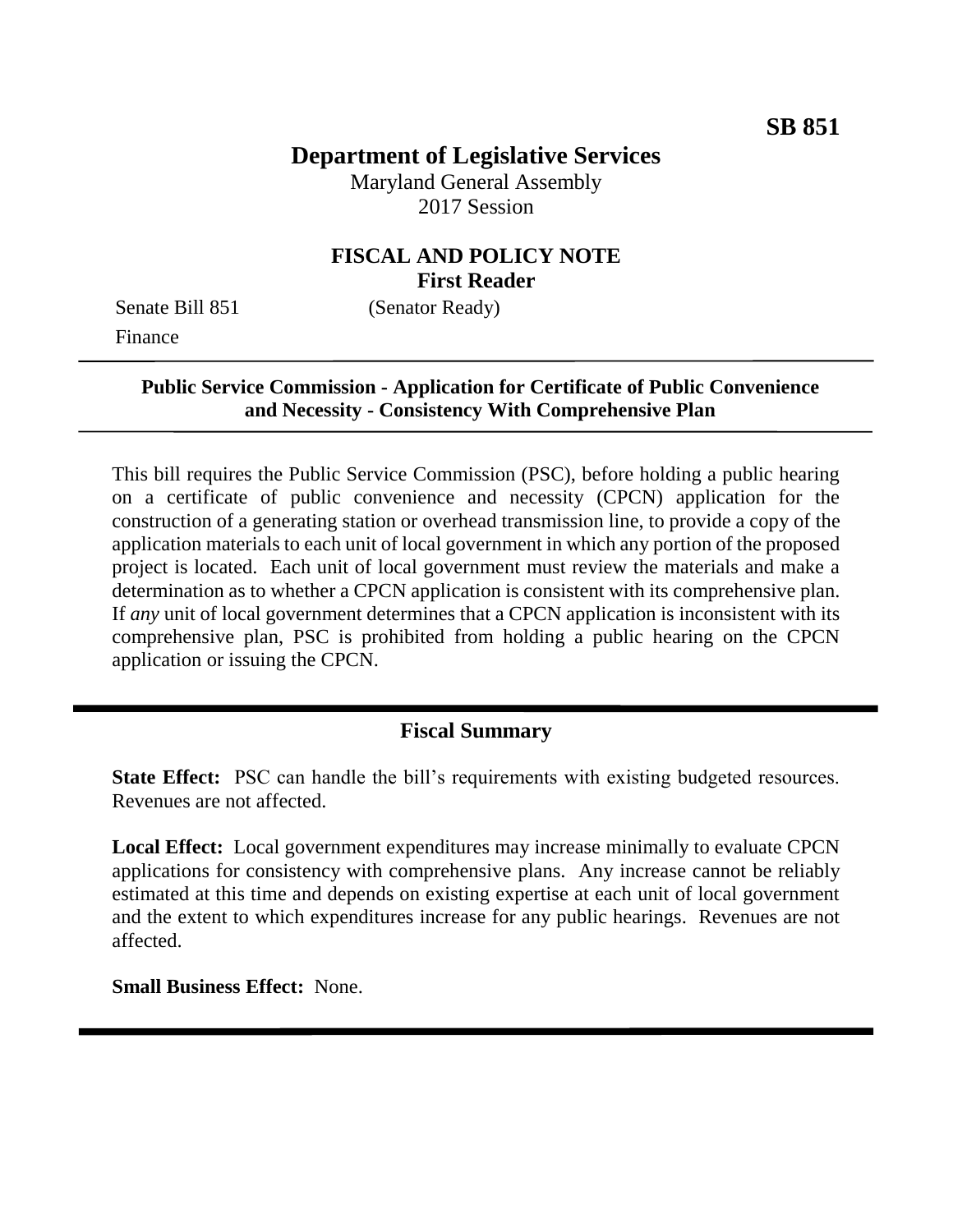## **Analysis**

### **Current Law/Background:**

### *Certificate of Public Convenience and Necessity Process*

Generally, a person may not begin construction in the State of a generating station, overhead transmission line, or a qualified generator lead line unless a CPCN is first obtained from PSC. PSC regulations define a "generating station" as property or facilities located in Maryland constituting an integral piece of equipment or unit for the production of electric energy, including any new production unit that would be added to an existing production plant. There are certain conditions under which a person constructing a generating station may apply to PSC for an exemption from the CPCN requirement.

Regardless of the position of the local government, PSC must provide an opportunity for public comment and hold a public hearing on a CPCN application in each county and municipality in which any portion of the construction of a generating station, overhead transmission line, or qualified generator lead line is proposed to be located. PSC must hold the hearing jointly with the governing body of the county or municipality, and must provide weekly notice during the four weeks prior to the hearing, both in a newspaper and online. PSC must also coordinate with each local government to identify additional options for providing notice of the hearing through other types of media.

PSC must take final action on an application for a CPCN only after due consideration of:

- the recommendation of the governing body of each county or municipality in which any portion of the construction of the generating station, overhead transmission line, or qualified generator lead line is proposed to be located; and
- the effect of the generating station, overhead transmission line, or qualified generator lead line on the stability and reliability of the electric system, economics, esthetics, historic sites, aviation safety, air and water pollution (when applicable), and the availability of means for the required timely disposal of wastes produced by any generating station.

### *Local Government Comprehensive Plans*

SB 851/ Page 2 The Maryland Department of Planning describes a comprehensive plan as "a document, officially adopted by the local governing body, which spells out the manner in which a municipality, county, or sub-area of a county must develop." The local jurisdiction's zoning, provision of water and sewer facilities, and other actions must be consistent with the plan's recommendations. Under current law, to be "consistent with" a comprehensive